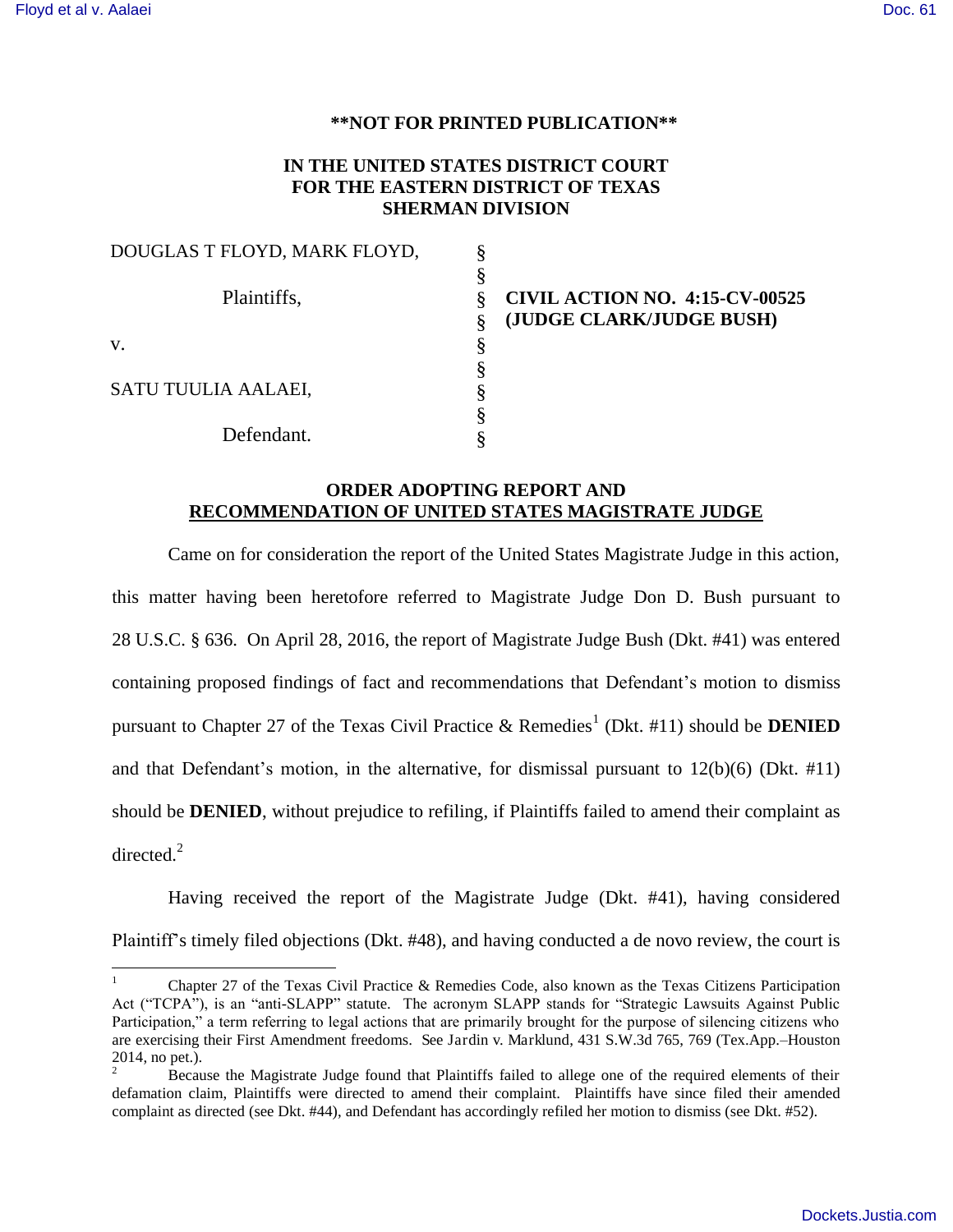of the opinion that the findings and conclusions of the Magistrate Judge are correct and the objections are without merit as to the ultimate findings of the Magistrate Judge. The court hereby adopts the Magistrate Judge's report (Dkt. #41) as the findings and conclusions of the court.

#### **BACKGROUND**

Douglas Floyd is an attorney in the practice of law. This suit arises from his representation of Defendant Satu Tuulia Aalaei in a criminal matter and in a divorce action. Douglas Floyd and Defendant entered into a Contract of Employment for Legal Services, under which Defendant agreed to transfer title to certain real property she owned by warranty deed to Douglas Floyd as collateral for the payment of his attorney's fees. See id. When Defendant terminated the engagement on or about October 23, 2007, Douglas Floyd asserts that he was "left [] with the distinct impression that [Plaintiff] was not going to pay the balance he had billed her" and therefore recorded the warranty deed on October 31, 2007. See Dkt. #12-1 at 11-12. In November 2007, Defendant paid the outstanding balance (see id. at 9), and Douglas Floyd transferred the property back to Defendant by warranty deed on December 12, 2007 (see id. at 14-15). This real estate transfer – which Defendant characterizes as Douglas Floyd's "theft" of her property – coupled with the overall deterioration of the attorney-client relationship during the few months that Douglas Floyd represented Defendant, has resulted in a longstanding dispute between the parties.<sup>3</sup>

The case currently before the Court arises from alleged defamatory statements Defendant made about Douglas Floyd and Mark Floyd. Defendant characterizes her comments as a "consumer review." Although Plaintiffs' original petition does not specify where the alleged

 $\overline{a}$ 

<sup>3</sup> Douglas Floyd offers in his declaration information that the parties have been involved in a prior state court lawsuit arising from the same facts described above. See Dkt. 18-1 at 8.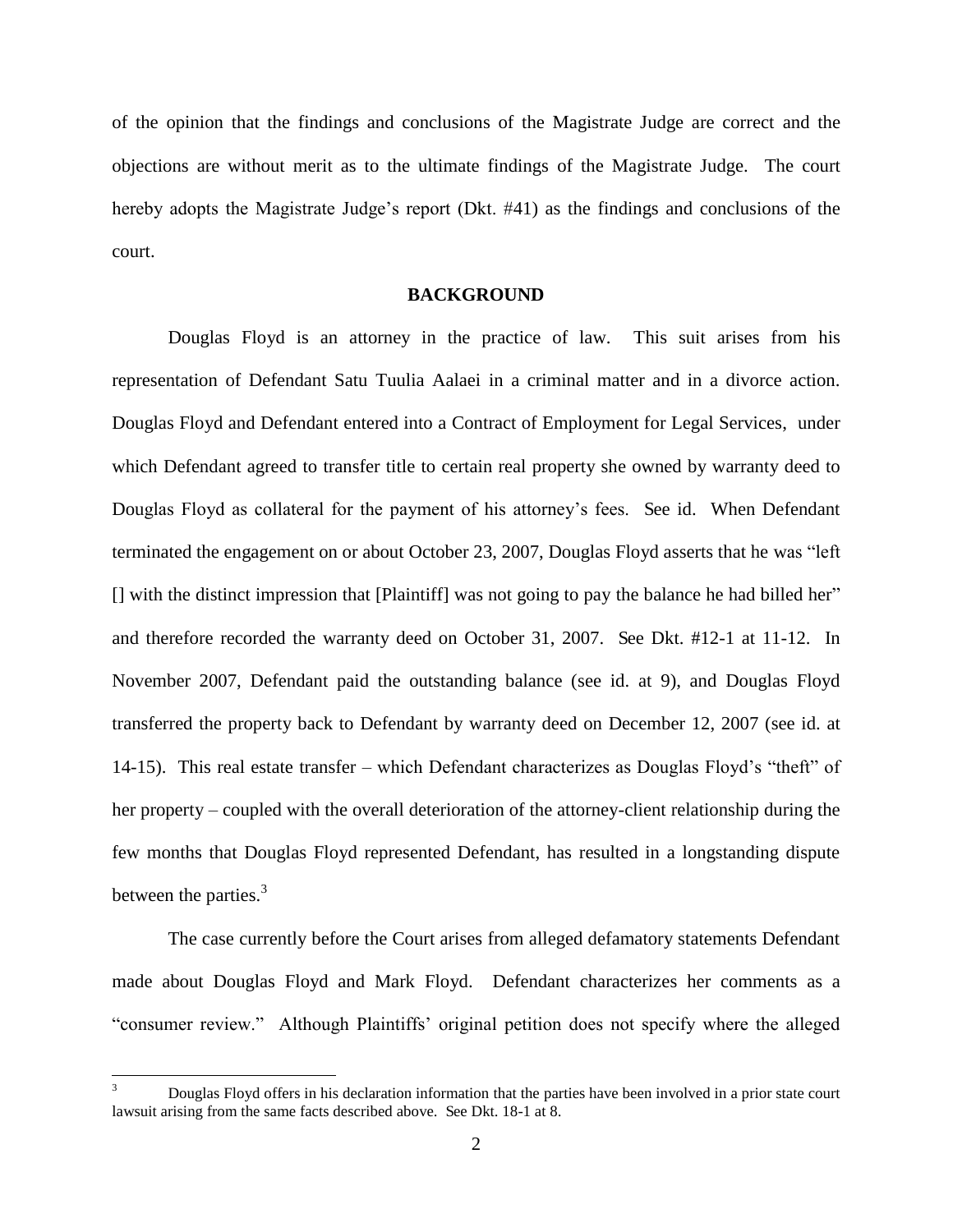defamatory statements were published, Plaintiffs' response to Defendant's motion to dismiss alleges that the statements were published on a website called "Ripoff.com" (see Dkt. #18 at 7- 8), which Defendant does not contest. Defendant acknowledges in her motion to dismiss that she authored the statement set forth in Paragraph 5.b.i. of Plaintiffs' original petition but denies making the statements set forth in Paragraphs 5.b.ii. through 5.b.vi. See Dkt. #11 at 18-19. Defendant subsequently filed the instant motion to dismiss pursuant to the TCPA, or in the alternative, pursuant to FRCP 12(b)(6). See Dkt. #11.

### **ANALYSIS**

Defendant asserts that the TCPA is applicable because her statements constitute an exercise of her right of free speech. She further alleges that because Plaintiffs cannot establish a prima facie case of defamation by "clear and specific evidence" as required by the TCPA, she is entitled to dismissal. Defendant also argues, in the alternative, that Plaintiffs' claims should be dismissed for failure to state a claim upon which relief can be granted pursuant to Federal Rule of Civil Procedure 12(b)(6).

The Magistrate Judge correctly found that dismissal pursuant to the TCPA is not warranted here. See TEX. CIV. PRAC. & REM. CODE § 27.005(d). The first sequential step in deciding Plaintiff's motion to dismiss under the TCPA is evaluating whether she has shown by a preponderance of the evidence that her legal action "is based on, relates, to, or is in response to [her] exercise of: (1) right to free speech; (2) the right to petition; or (3) the right of association." TEX. CIV. PRAC. & REM. CODE § 27.005(b). The Magistrate Judge found that Defendant met her initial burden because she was able to establish that her communication regarding the legal services of Douglas Floyd was a matter of public concern under § 27.001(7)(E).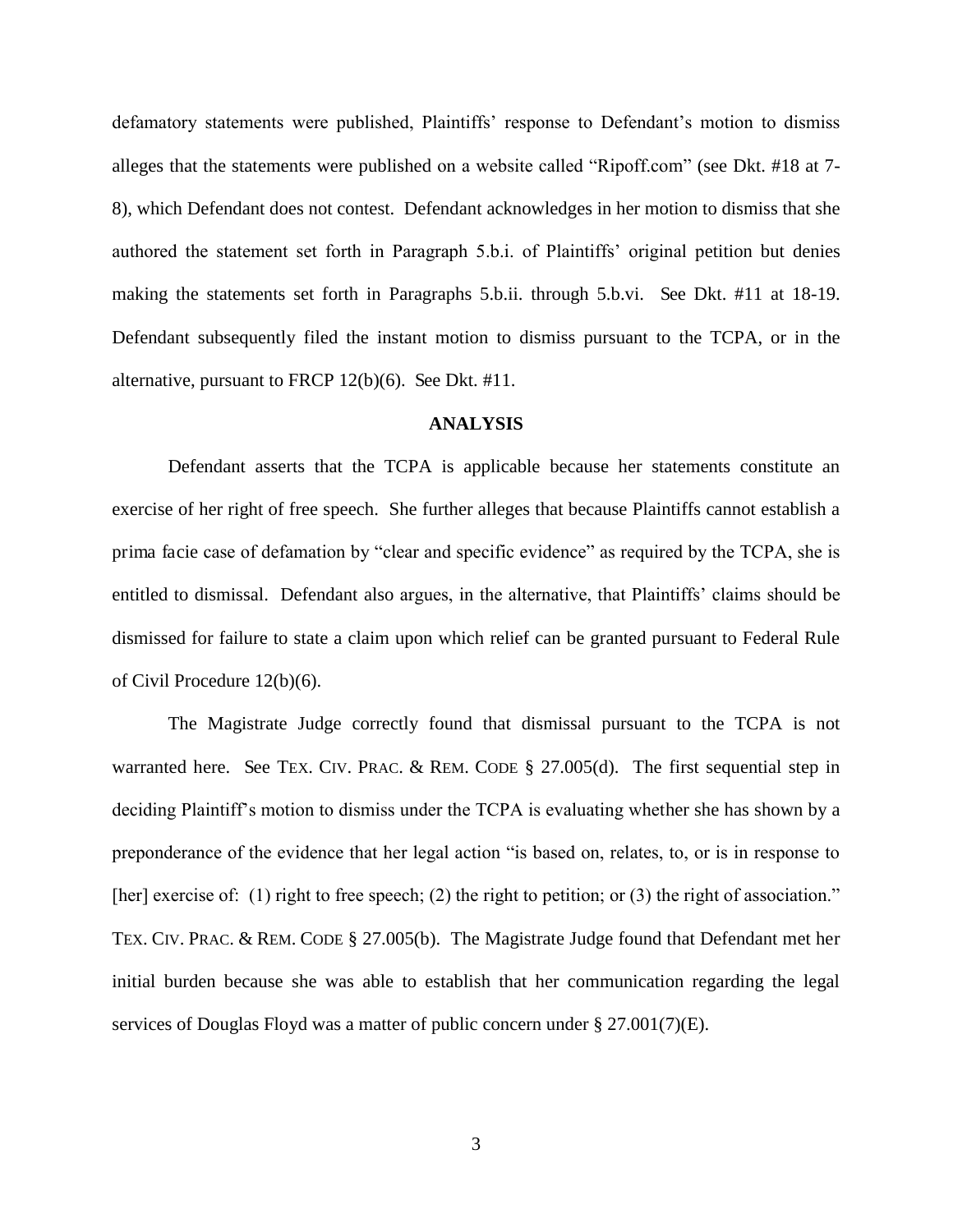If the movant meets her initial burden, "the second step shifts the burden to the plaintiff to 'establish[ ] by clear and specific evidence a prima facie case for each essential element of the claim in question.'" See In re Lipsky, 460 S.W.3d 579, 585 (Tex. 2015) (quoting § 27.005(c)). To satisfy their burden of demonstrating a prima facie case for defamation, Plaintiffs must show that Defendant: (1) published a statement; (2) that was defamatory concerning them; (3) while acting with either actual malice, if the plaintiff was a public official or public figure, or with negligence, if the plaintiff was a private individual, regarding the truth of the statement. *Williams v. Cordillera Commc'ns, Inc.*, 2014 WL 2611746, at \*4 (S.D. Tex. 2014); WFAA*–*TV, Inc. v. McLemore, 978 S.W.2d 568, 571 (Tex. 1998).

Although Defendant's objections are rather lengthy and repetitive, they are for the most part lacking in substance and/or legal support. Defendant first objects that the Magistrate Judge did not properly consider the defense of substantial truth and criticizes the report for its failure to mention the words "substantial" or "substantially." See Dkt. #48 at 2-3. However, the court notes that the Magistrate Judge provides ample support for his finding that Defendant's statement was not substantially true, that it contained "objectively verifiable facts," that it was not "merely rhetorical hyperbole," and that, taken in its entirety, Defendant's assertions that Douglas Floyd "created" criminal charges for her and "stole" her house were false, or at the very least, intentionally misleading. The "gist" or "sting" of Defendant's statement, which she admitted publishing on www.ripoffreport.com, is not merely that it "errs in the details," but rather that it deliberately mischaracterizes the facts underlying the property transfer. See Walker v. Beaumont Indep. Sch. Dist., 2016 WL 1156852, at \*1 (E.D. Tex. 2016). Thus, the version of events asserted by Defendant falsely conveys the "gist" or "sting" of Plaintiff Douglas Floyd's actions.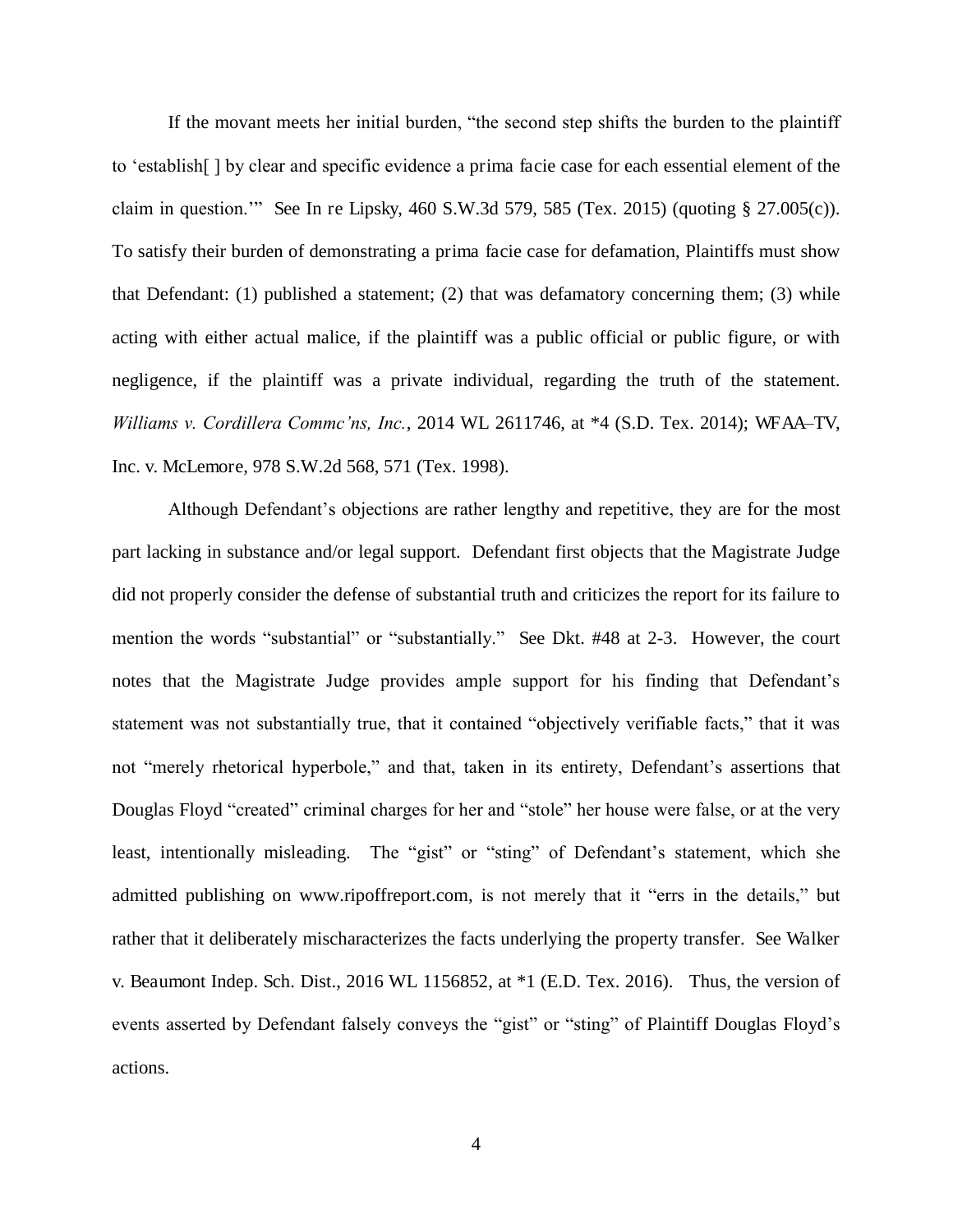Defendant also objects that the Magistrate Judge "improperly interpreted the contract" and favorably weighed Plaintiffs' "parol evidence" over that of Defendant. See Dkt. #48 at 4. However, the Magistrate Judge's report shows that his interpretation of the contract was based on the four corners of the document. See Dkt. #41 at 13-14. Despite Defendant's assertions that she was "in desperate need of legal help" (see Dkt. #12 at 2) and that she did not intend to transfer her property to Douglas Floyd (see Dkt. #48 at 3), the agreement clearly expresses that Defendant's property is being pledged as collateral for the payment of Douglas Floyd's legal fees. Defendant does not contest that she had no money to pay for Douglas Floyd's legal services or that she received legal services from Douglas Floyd for several months – from approximately April to October 2007 – without any payment for those services. Although the agreement states that the client would have ninety (90) days to pay the attorney's final fees before the property would be sold to pay legal expenses and other fees, nothing in the agreement prevents the recording of the warranty deed once it was executed. Because the property was not sold and was transferred back to Defendant after payment of Douglas Floyd's invoice for attorney fees, the recording of the warranty deed was not unreasonable under the circumstances. Nor was it a violation of the contract. The court thus finds no error in the Magistrate Judge's interpretation of the contract.

Defendant also objects that the Magistrate Judge failed to consider the "state court litigation evidence." See Dkt. #48 at 4. Defendant asserts that said "evidence" is further proof of the substantial truth of the complained-of statements. To the extent that Defendant expresses objections which rely on her request for judicial notice of the state court lawsuit, said objections are moot since her request for judicial notice of that material was properly denied by the Magistrate Judge. See Dkt. #60. And, as the Magistrate Judge noted in his order denying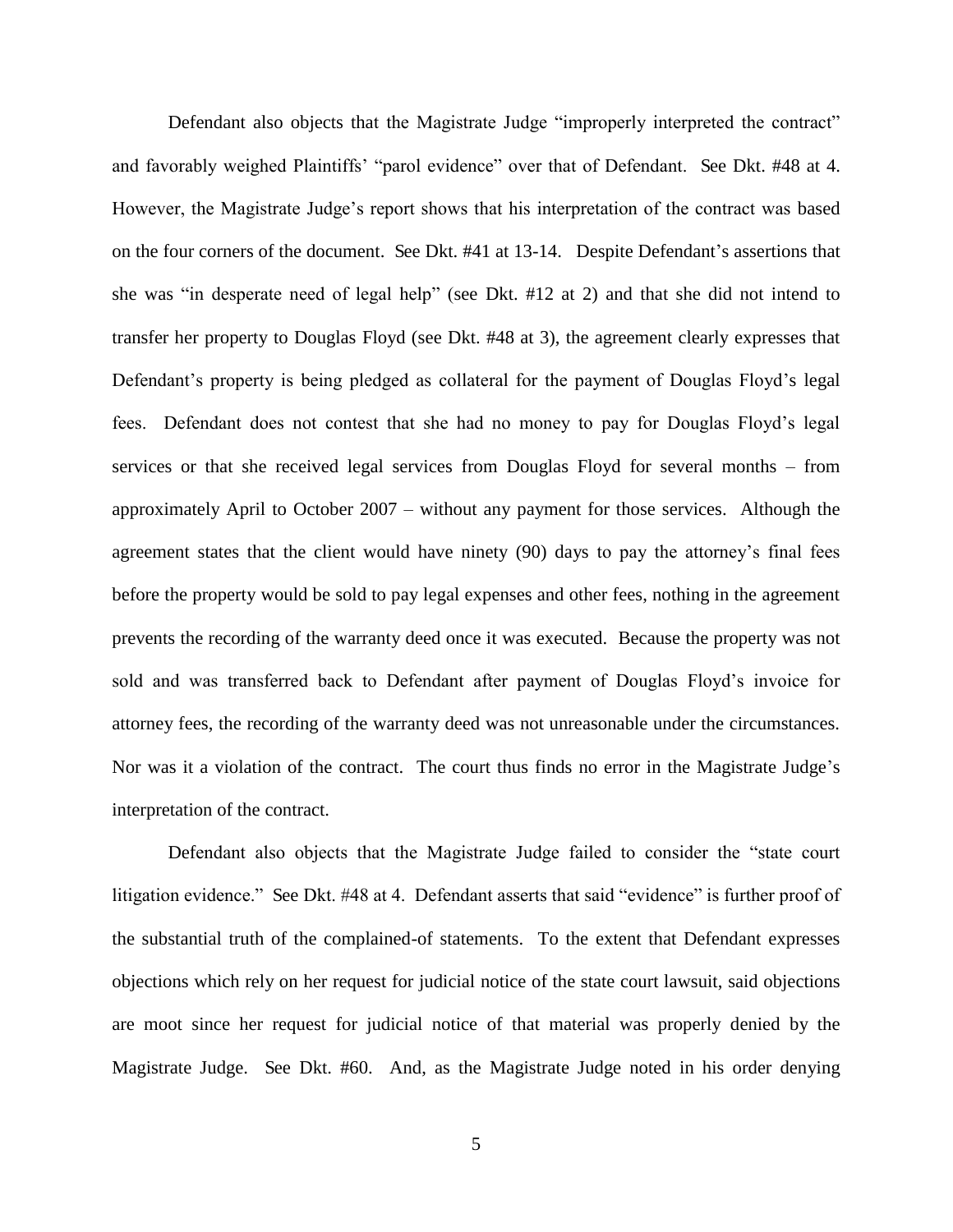Defendant's request for judicial notice, judicial notice does not extend to taking notice of facts asserted or legal determinations therein. See Dkt. #60 at 7.

The court also finds no error in the Magistrate Judge's conclusion as to the third element, which is that Douglas Floyd is not a "limited-purpose public figure," and is thus not required to show actual malice. See Trotter v. Jack Anderson Enters., Inc., 818 F.2d 431, 433 (5th Cir. 1987). Plaintiffs need only prove negligence, and the court agrees with the Magistrate Judge's finding that Plaintiffs have sufficiently alleged negligence, in that Defendant knew, or should have known, that the statements in her consumer review, taking in their entirety, were false, or, at the very least, intentionally misleading. $4$ 

Defendant also argues that the Magistrate Judge inappropriately relied on Bentley v. Bunton, 94 S.W.3d 561, 604 (Tex. 2002) for his conclusion that Plaintiffs satisfied the damages prong based on their allegation that they were "seriously damaged in their reputation and business" as a result of Defendant's defamatory statements. First, Defendant's assertion that Bentley is no longer good law is incorrect. See Dkt. #41 at 9. The court can find no authority – nor has Defendant presented any authority – which holds that Bentley is no longer good law. Defendant is correct that the court's analysis in Bentley is based on a detailed factual trial analysis. See Dkt. #41 at 9. However, that point diminishes, rather than bolsters, Defendant's argument since the question here is whether Plaintiffs have met their "clear and specific" evidence burden as required by the TCPA (see TEX. CIV. PRAC. & REM. CODE § 27.005(c)), not what they must prove to support an award of damages at trial.

Relying on Hancock v. Variyam, 400 S.W.3d 59, 65 (Tex. 2013) as support, Defendant argues that Plaintiffs are required to adduce competent evidence to support their allegation that

 $\overline{a}$ 

<sup>4</sup> The court notes that although Plaintiffs have alleged malice in their petition (as is required as a basis for recovery of exemplary damages, see Leyendecker & Associates, Inc. v. Wechter, 683 S.W.2d 369, 375 (Tex. 1984)), that issue is unrelated to Plaintiffs' prima facie defamation case and thus need not be decided at this time.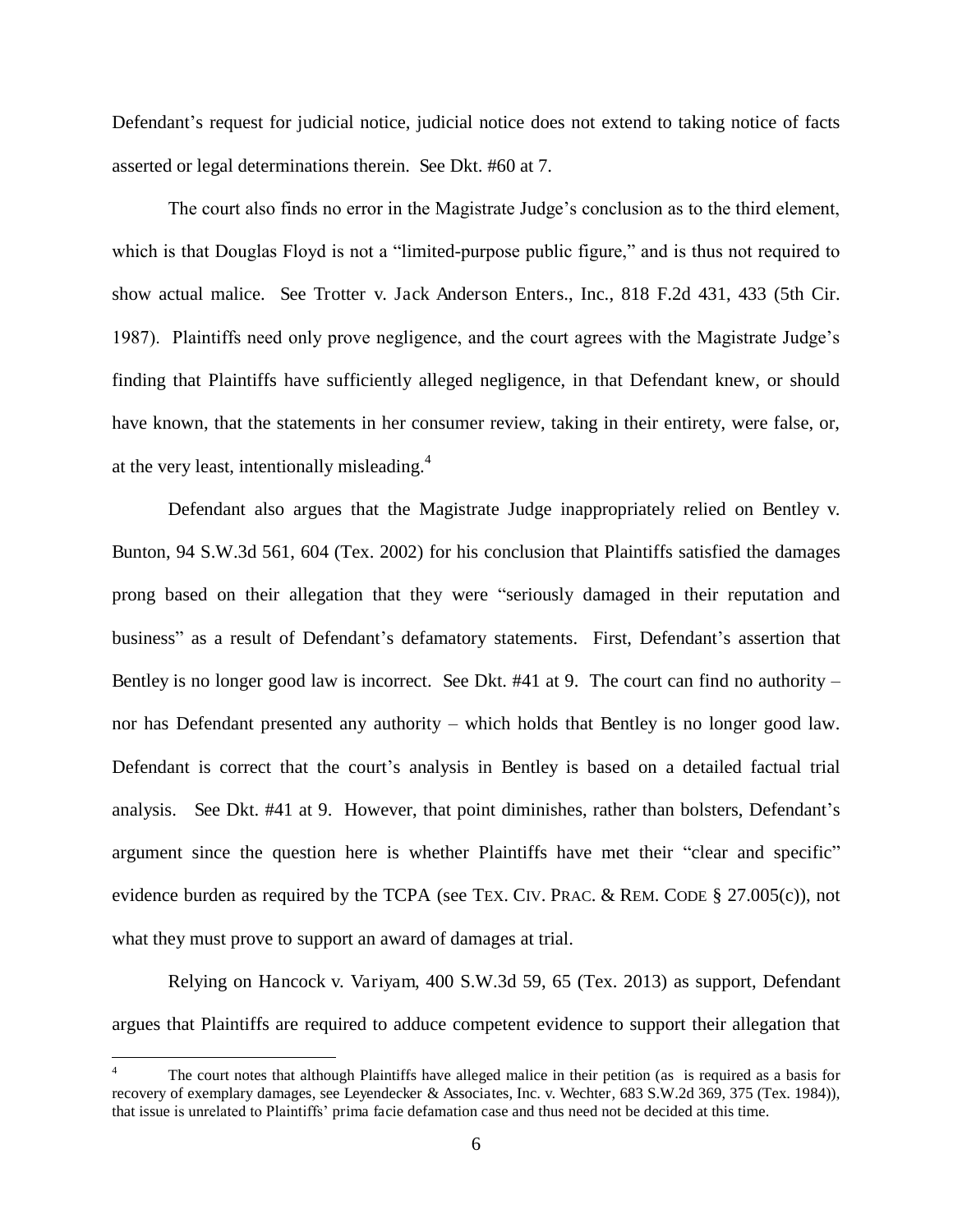they have been damaged. See Dkt. #41 at 9. Hancock involved a dispute between two physicians. Dr. Variyam sued Dr. Hancock for defamation. See Hancock, 400 S.W.3d 59 at 62- 63. After the trial court granted a directed verdict that the statements at issue were defamatory per se, the jury rejected Dr. Hancock's substantial truth defense and awarded Dr. Variyam damages. Id. The Texas Supreme Court ultimately found that the statements were not defamatory per se because they did not injure Dr. Variyam in his profession as a physician and that, even if the statements were defamatory as a matter of law there was no evidence of actual damages. Id. at 68.

While a defamatory statement is one that tends to injure a person's reputation, such a statement is defamatory per se if it injures a person in her office, profession, or occupation. See id.; see also Restatement (Second) of Torts § 573 (1977). Defamation per se refers to statements that are so obviously harmful that general damages, such as mental anguish and loss of reputation, are presumed. Hancock, 400 S.W.3d at 63–64; Lipsky, 460 S.W.3d 579, 596. To qualify as defamation per se, the disparaging words must affect the plaintiff in some manner that is peculiarly harmful to the plaintiff's trade, business, or profession and not merely upon the plaintiff's general characteristics. Hancock, 400 S.W.3d at 66–67 (noting that a statement injures one in his profession when it would "adversely affect his fitness for the proper conduct" of the business). Statements such as those alleged here are likely to be "peculiarly harmful" to an attorney in the practice of law and thus qualify as defamation per se. Plaintiff Douglas Floyd further offers in his declaration information that his business as an attorney suffered as a result of the statements published by Defendant, that potential clients have refused to hire him, and that an existing client wanted to terminate his services when he read the statements. See Dkt. #18-2 at 9.